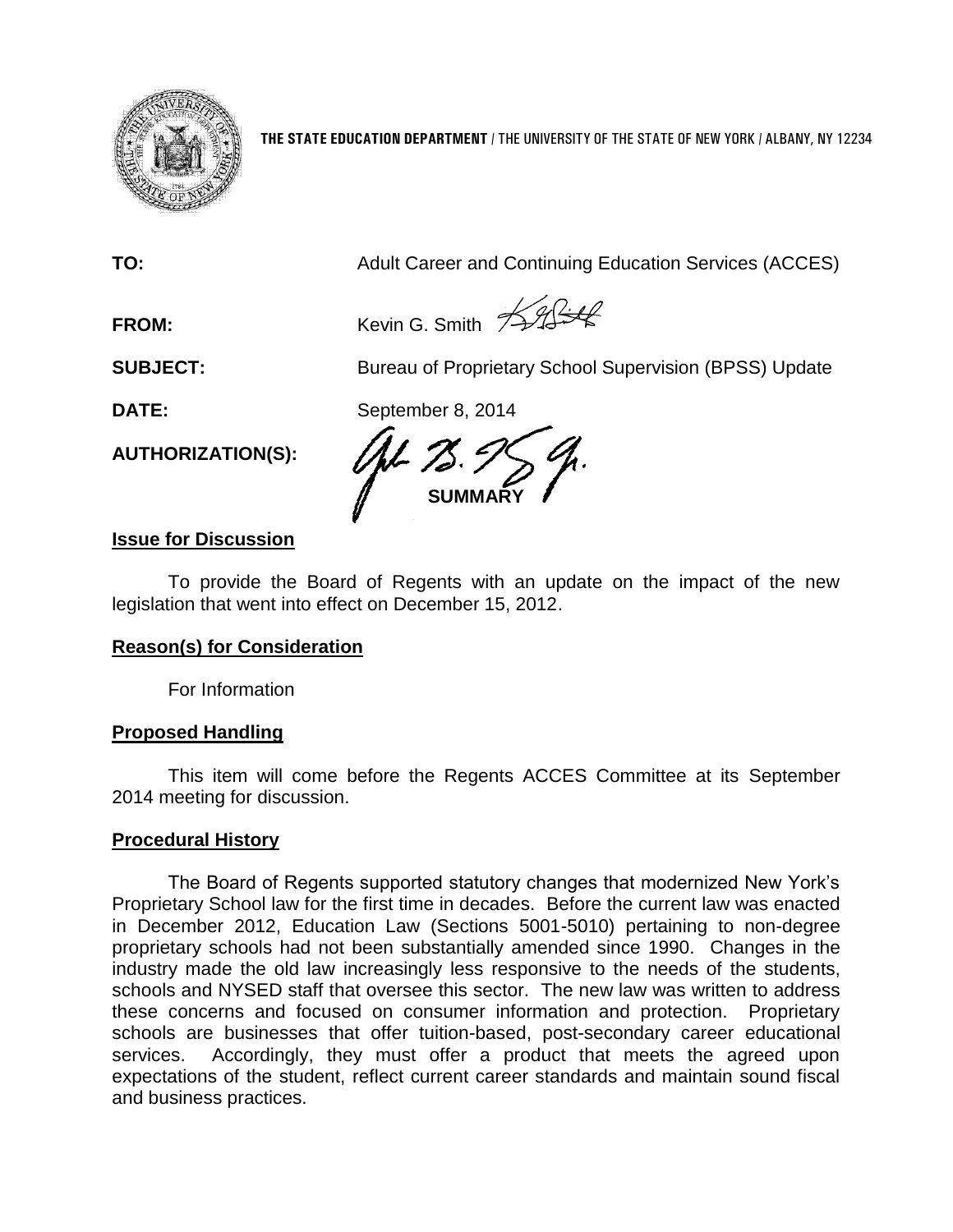To ensure that schools are and remain viable the law requires them to be licensed to operate, that each course curriculum is reviewed and approved, all teachers are licensed to teach specific approved curricula, school personnel are properly trained and licensed and the attendance records and enrollment agreements are consistent with the courses being offered. Prior to the new law being enacted conditions had become outdated and difficult to manage.

#### **Prior to 2012 Legislation**

- When an unlicensed school was found, the owner was required to close due to illegal operation while waiting for their license application to be approved. A potentially viable business would not be able to operate for up to a year or more.
- There were three levels of financial statements accepted—compiled, reviewed, and audited. There was little financial integrity to the compiled and reviewed statements.
- License application fee was set at \$250 over 50 years ago. This encouraged frivolous applications, and owners who lacked business plans and financial viability.
- Fines were no longer in keeping with the higher cost of tuition. Some of the smaller fines were no longer a deterrent and were regarded by the schools as the cost of doing business.
- BPSS staff used a decades-old technology system that was essentially an index system that required back up from paper files.
- BPSS struggled with a very small staff, and lacked key personnel to perform critical tasks. Over 150 pending school applications were aging with insufficient staff to process the applications.
- Most schools went through the teacher licensing process when a new teacher was hired. This resulted in a long wait time, and the occurrence of unlicensed teachers. This also affected employability for the teachers.
- All personnel applications were processed without performing background checks.

Since the implementation of the statutory change in December 2012, BPSS has implemented significant improvement in practice and results. The law targeted several areas of concern that, if addressed, would lead to greater transparency and improved consumer information and protection. Issues such as: unlicensed schools, financial stability, adequate fiscal and human resources, more appropriate fees and fines and a full and current data system were among those identified. While there is still room for improvement, NYSED has begun to position itself to provide better service and oversight of this sector.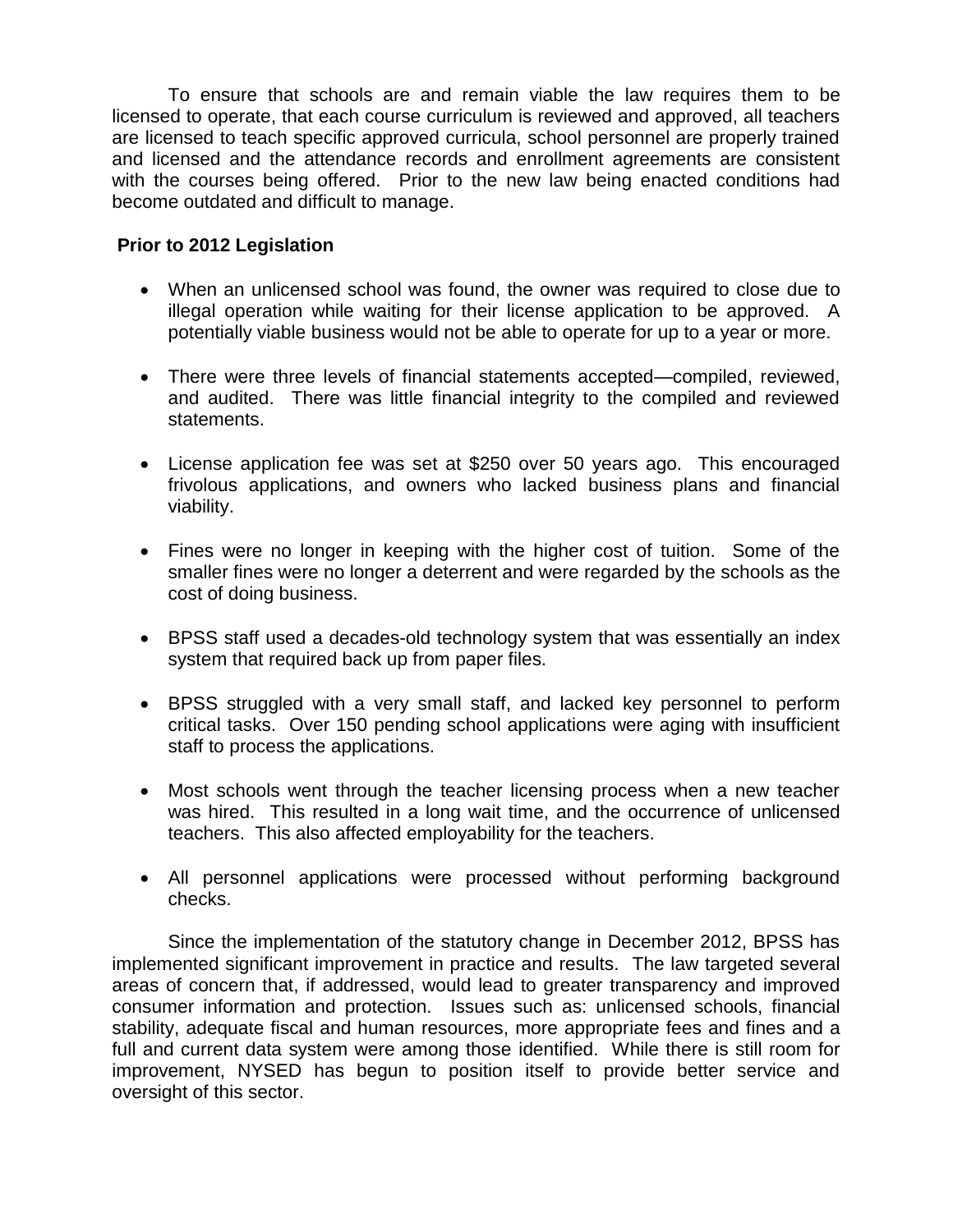### **After 2012 Legislation**

- An unlicensed school has the option to apply for candidacy status which allows the school up to 18 months to finalize the school application and become licensed. The candidacy status allows the business to continue operation and provides students with information about the lack of BPSS protection. Currently, ten candidate schools are in the process, with a few close to licensure.
- Most schools will be required to submit an annual audit. This will ensure more protection to students from sudden closures and substandard instruction. The Tuition Retirement Account (TRA) will be less at risk when deficiencies are noted, with schools being required to improve their financial condition or face possible license revocation. This more expensive requirement for fiscal reporting is expected to reduce further the number of smaller schools which may not be able to afford this professionally prepared statement.
- Increased license application fee from \$250 to \$5,000. All fees have been increased significantly which support a more robust staff and the on-going webbased computer build. More viable applications are being received.
- The higher fines are getting attention in the field, acting as a deterrent. The higher fines also better support students who are protected by the TRA. Tuition has increased substantially over the past 25 years, and the higher fines will protect the students.
- In August 2014, the new web-based system, designed and built by internal SED Information Technology staff, was launched. This will vastly improve customer service in terms of information availability and the processing of all applications.
- BPSS has backfilled most positions vacated through promotion or retirement. Several positions have been added to assist with all aspects of the operation, which has resulted in improved processing and attention to areas long neglected. An educational supervisor is focusing on making BPSS more efficient and consistent. A new evaluator has recently been added to enforce financial oversight of the schools, and violators are being identified for further action. An additional attorney was added, which is doubling our enforcement actions. Eighty pending school applications, which were not able to complete the process, were closed due to licensing staff efforts. Thirty-nine new schools have been licensed since January 2013, a 50 percent increase. Since August 2013, 50 existing schools have had their licenses renewed, with 95 remaining in renewal status.
- Teachers are now licensed independently and are not tied to a specific school. This enables them to teach more easily at additional schools or move to another school without having to go through the approval process. Schools favor this change as they can get a licensed teacher into the classroom more readily than before.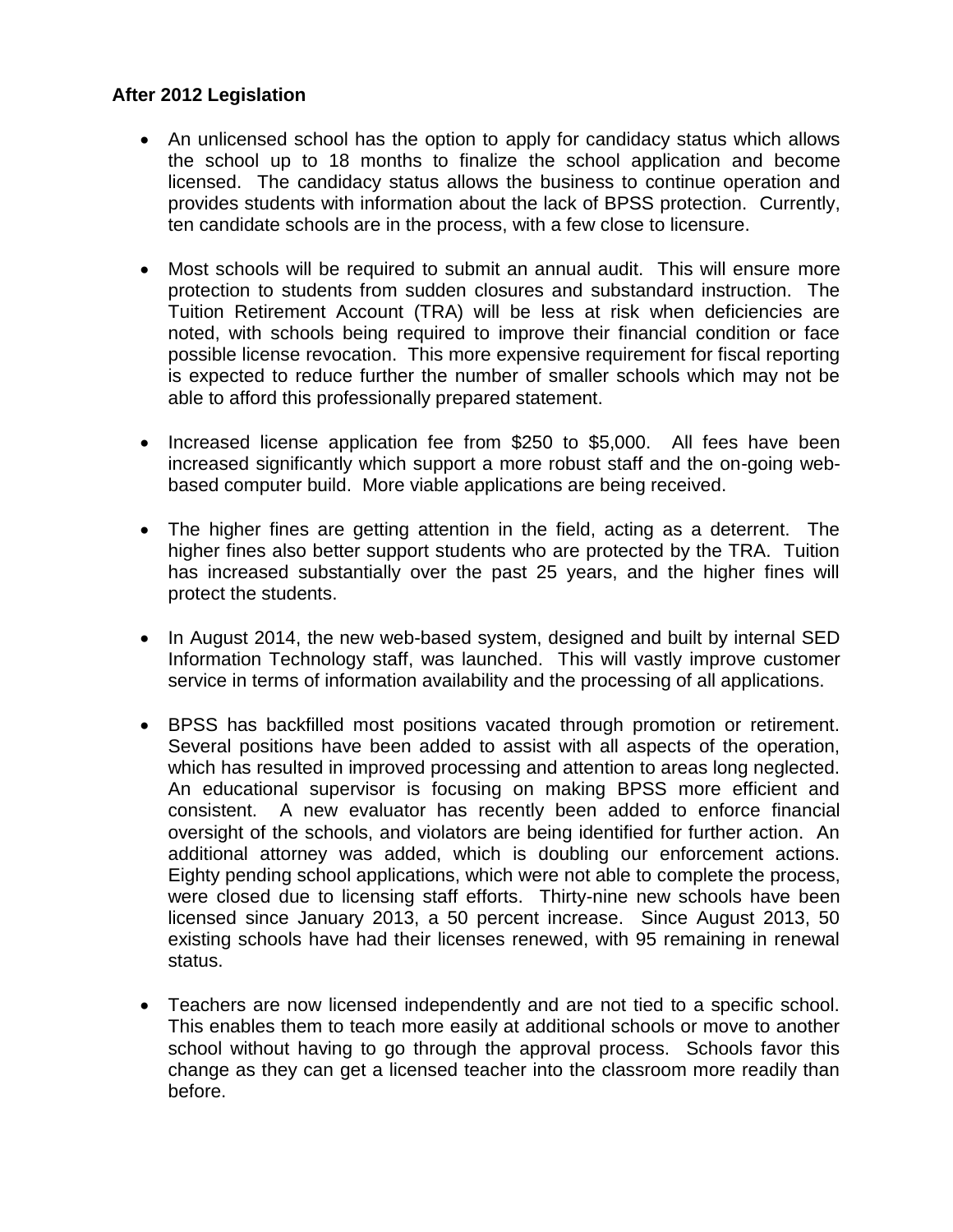Background checks are being done, resulting in the denial of applications due to undisclosed criminal records. Additional funding has allowed the Bureau to engage this new service, which results in increased student protection.

The proposed federal guidelines regarding gainful employment have the potential to close many of the Title IV eligible schools in this sector. Approximately 90 schools are currently eligible, with the majority licensed cosmetology schools. Items considered are three-year default rate, loan debt, cost of yearly repayment, annual earnings 18 months post-graduation, and cost of yearly repayment in relation to disposable income. The resulting ratios are the determinants for continued eligibility by program.

### **Recommendation**

- Continue to focus on the renewal of expired school licenses, with a goal of reducing the current pending applications by 50 percent by the end of 2014.
- Bring all financial matters into compliance, including financial statement submission and payment of tuition assessment.
- Create new reports from data collected from the new computer system, which will consist of enrollments, dropped students, graduates, and placements for licensed schools.

**Attachment**